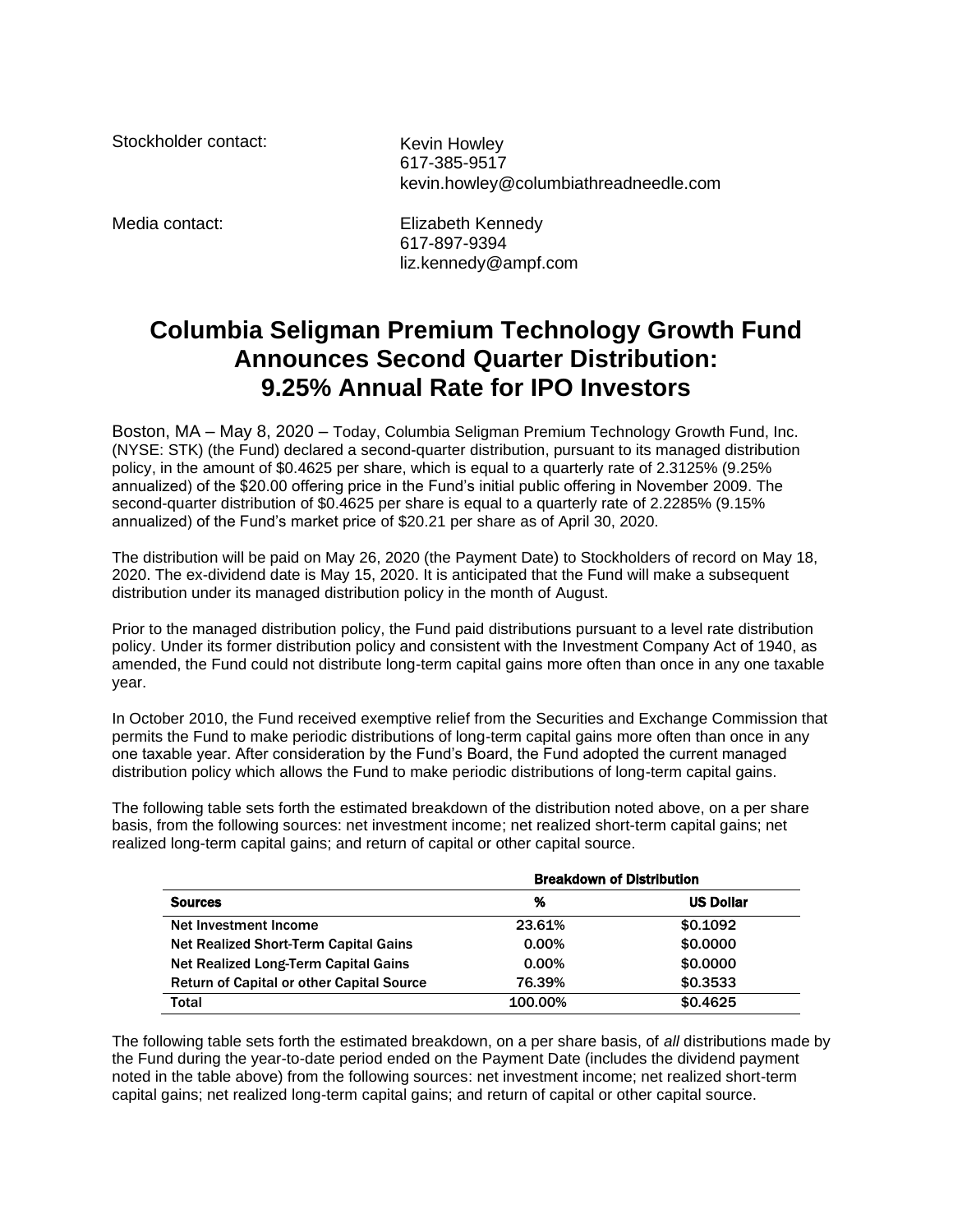|                                                  | <b>Breakdown of All Distributions Paid Through</b><br>Year-To-Date Period Ended on the Payment Date |                  |
|--------------------------------------------------|-----------------------------------------------------------------------------------------------------|------------------|
| <b>Sources</b>                                   | %                                                                                                   | <b>US Dollar</b> |
| Net Investment Income                            | 15.94%                                                                                              | \$0.1474         |
| Net Realized Short-Term Capital Gains            | 2.62%                                                                                               | \$0.0242         |
| Net Realized Long-Term Capital Gains             | 43.25%                                                                                              | \$0.4001         |
| <b>Return of Capital or other Capital Source</b> | 38.19%                                                                                              | \$0,3533         |
| <b>Total</b>                                     | 100.00%                                                                                             | \$0,9250         |

As of the payment date of the current distribution, the Fund estimates that it has distributed more than its income and net realized capital gains. Therefore, all or a portion of your distribution may be a return of capital or other capital source. A return of capital may occur, for example, when some or all of the money that you invested in the Fund is paid back to you. A return of capital distribution does not necessarily reflect the Fund's investment performance and should not be confused with "yield" or "income." This could change during the remainder of the year, as further described below.

The amounts, sources and percentage breakdown of the distributions reported above are only estimates and are not being provided for, and should not be used for, tax reporting purposes. The actual amounts, sources and percentage breakdown of the distribution for tax reporting purposes, which may include return of capital, will depend upon the Fund's investment experience during the remainder of its fiscal year and may be subject to changes based on tax regulations.

*The following table sets forth (i) the average annual total return of a share of the Fund's common stock at net asset value (NAV) for the period since inception of Fund investment operations through the period noted and (ii) the Fund's annualized distribution rate, for the same period, expressed as a percentage of the NAV price of a share of the Fund's common stock at April 30, 2020. Average annual total return of a share of the Fund's common stock at NAV for the period since inception of Fund Investment operations through the period noted includes the 4.50% sales load assessed to IPO investors.*

| Average Annual Total NAV Return for the Period Since Inception of Investment<br>Operations (November 30, 2009) Through April 30, 2020 | 11.15% |
|---------------------------------------------------------------------------------------------------------------------------------------|--------|
| Annualized Distribution Rate as a Percentage of April 30, 2020 NAV Price                                                              |        |
| (For the Period Since Inception of Investment Operations (November 30, 2009)                                                          | 10.13% |
| through April 30, 2020)                                                                                                               |        |

*The following table sets forth (i) the cumulative total return (at NAV) of a share of the Fund's common stock for the year-to-date period ended April 30, 2020 and (ii) the Fund's distribution rate, for the same period, expressed as a percentage of the NAV price of a share of the Fund's common stock at April 30, 2020.*

Cumulative Total NAV Return for the Year-to-Date Period Ended April 30, 2020 --18.53%

Distribution Rate as a Percentage of April 30, 2020 NAV Price (For the Year-to-Date Period Ended April 30, 2020) 4.94%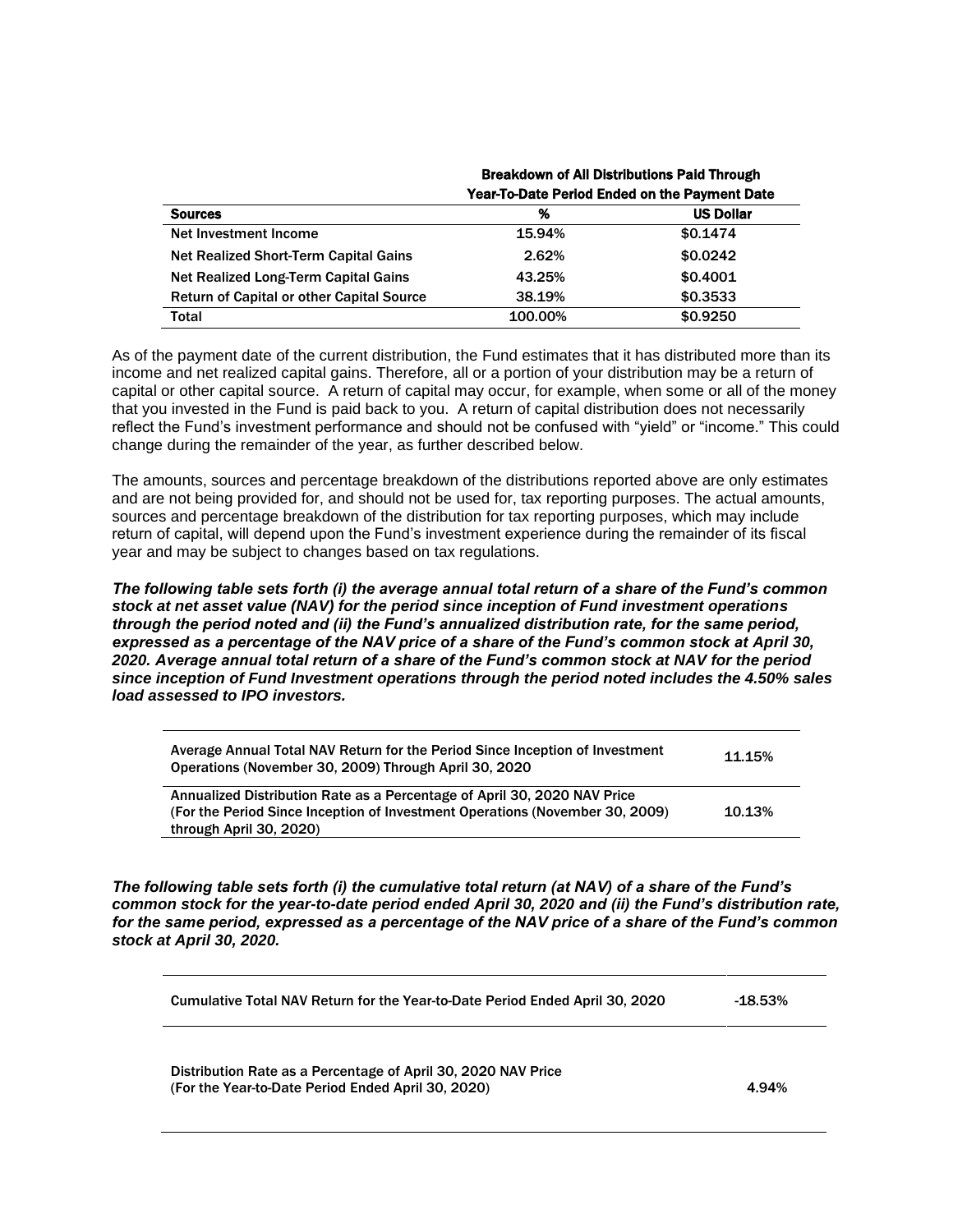You should not draw any conclusions about the Fund's investment performance from the amount of the distributions noted in the tables above or from the terms of the Fund's distribution policy.

The Fund or your financial professional will send you a Form 1099-DIV for the calendar year that will tell you how to report these distributions on your US federal income tax return. For tax purposes, the Fund is required to report unrealized gains or losses on certain non-US investments as ordinary income or loss, respectively. Accordingly, the amount of the Fund's total distributions that will be taxable as ordinary income may be different than the amount of the distributions from net investment income reported above.

The Board may change the Fund's distribution policy and the amount or timing of the distributions, based on a number of factors, including, but not limited to, the amount of the Fund's undistributed net investment income and net short- and long-term capital gains and historical and projected net investment income and net short- and long-term capital gains.

The Fund is a closed-end investment company that trades on the New York Stock Exchange.

## **Past performance does not guarantee future results.**

## Important Disclosures:

*Investors should consider the investment objectives, risks, charges, and expenses of the Fund carefully before investing. You can obtain the Fund's most recent periodic reports and other regulatory filings by contacting your financial advisor or visiting www.columbiathreadneedle.com. These reports and other filings can also be found on the Securities and Exchange Commission's EDGAR Database. You should read these reports and other filings carefully before investing.*

The Fund expects to receive all or some of its current income and gains from the following sources: (i) dividends received by the Fund that are paid on the equity and equity-related securities in its portfolio; and (ii) capital gains (short-term and long-term) from option premiums and the sale of portfolio securities. It is possible that the Fund's distributions will at times exceed the earnings and profits of the Fund and therefore all or a portion of such distributions may constitute a return of capital as described below. A return of capital is a return of your original investment. A return of capital distribution does not necessarily reflect the Fund's investment performance and should not be confused with "yield" or "income." You should not draw any conclusions about the Fund's investment performance from the amount of this distribution or from the Fund's distribution policy.

Distributions that qualify as a return of capital are a return of some or all of your original investment in the Fund. A return of capital reduces a stockholder's tax basis in his or her shares. Once the tax basis in your shares has been reduced to zero, any further return of capital may be taxable as capital gain. Shareholders should consult their tax advisor or tax attorney for proper treatment.

Distributions may be variable, and the Fund's distribution rate will depend on a number of factors, including the net earnings on the Fund's portfolio investments and the rate at which such net earnings change as a result of changes in the timing of, and rates at which, the Fund receives income from the sources noted above. As portfolio and market conditions change, the rate of dividends on the shares and the Fund's distribution policy could change. The Board may change the Fund's distribution policy and the amount or timing of the distributions, based on a number of factors, including, but not limited to, the amount of the Fund's undistributed net investment income and net short- and long-term capital gains and historical and projected net investment income and net short- and long-term capital gains.

The market prices of technology and technology-related stocks tend to exhibit a greater degree of market risk and price volatility than other types of investments. These stocks may fall in and out of favor with investors rapidly, which may cause sudden selling and dramatically lower market prices. These stocks also may be affected adversely by changes in technology, consumer and business purchasing patterns, government regulation and/or obsolete products or services. Technology and technology-related companies are often smaller and less experienced companies and may be subject to greater risks than larger companies, such as limited product lines, markets and financial and managerial resources. These risks may be heightened for technology companies in foreign markets.